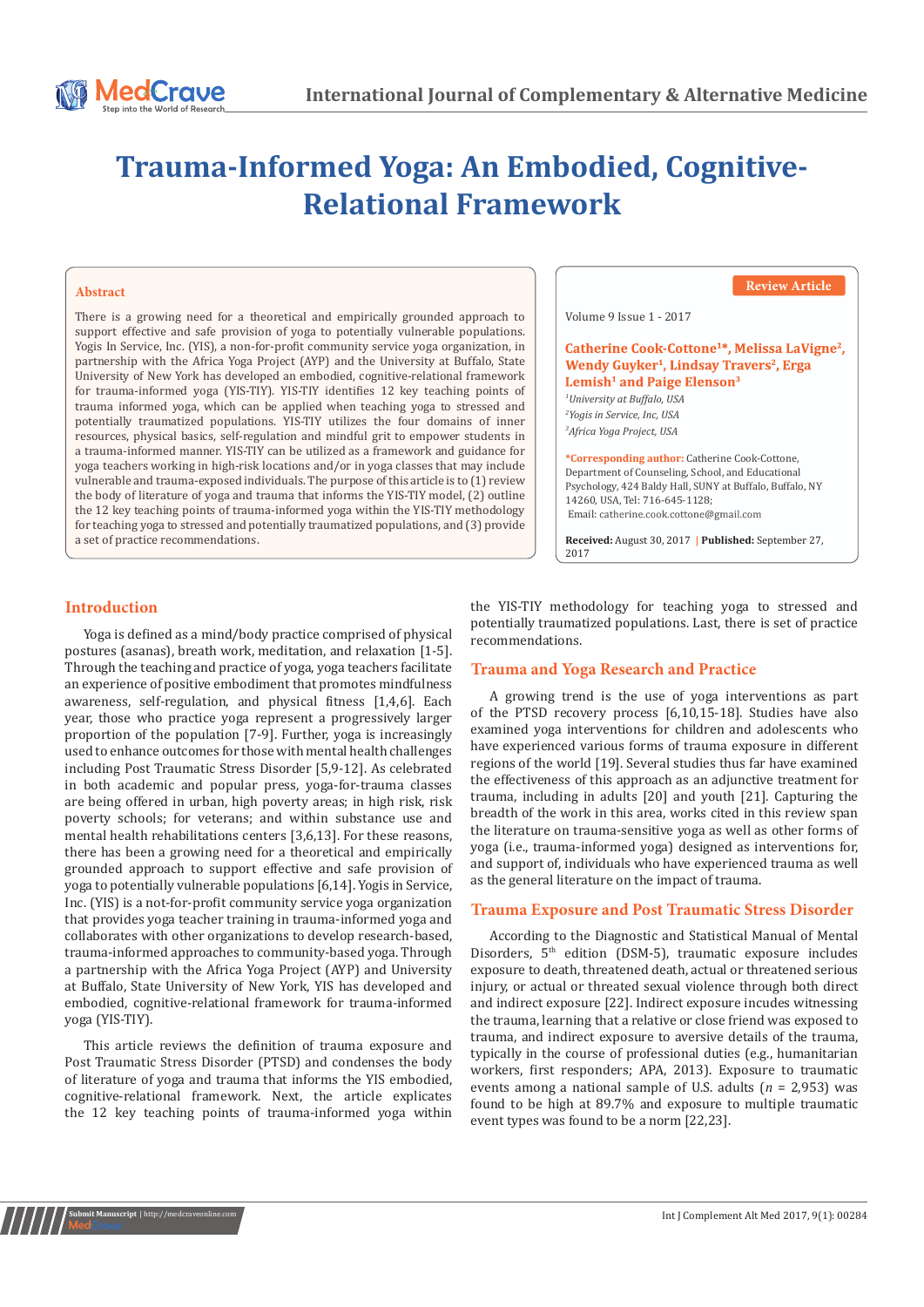To be diagnosed with PTSD the individual must have: (a) experienced trauma as defined by the DSM-5, (b) persistently re-experience the trauma (i.e., intrusive thoughts, nightmares, flashbacks, and emotional distress and physical reactivity related to traumatic reminders), (c) demonstrate avoidance of trauma-related stimuli (i.e., trauma-related thoughts or feelings and trauma-related reminders), (d) experience a worsening of negative thoughts or feelings (i.e., inability to recall key features of the trauma, overly negative thoughts and assumptions about self and world, exaggerated self-blame related to the trauma, negative effect, decreased interest in activities, isolation, and trouble experiencing positive affect), (e) trauma-related arousal and reactivity (i.e., irritability, aggression, risky or destructive behaviors, hypervigilance, heightened startle reaction, trouble concentrating, and difficulty sleeping; [22]).

Many who experience trauma fair well and experience limited mental health symptoms [6,24]. For some, the experience of trauma is associated with mental health issues such as substance abuse, anxiety and anxiety disorders, depression and mood disorders, as well as more trauma-specific disorders [6,25]. A subset of trauma-exposed individuals are later diagnosed with Post Traumatic Stress Disorder [10,23,26]. According to Koenen et al. [24], the cross-national lifetime prevalence of PTSD was 3.9% overall and 5.6% among the trauma exposed individuals. Rates of PTSD vary depending on gender, type of trauma, and persistence of exposure [23,26,27]. Kilpatrick et al. [23] found that among adults exposed to trauma, lifetime, past 12 months, and past 6-months PTSD prevalence was at 8.3%, 4.7%, and 3.8% respectively. Among children rates are considerable (Cook-Cottone, 2004). In a meta-analysis of 72 peer-reviewed articles on 43 independent samples (*n* = 3,563), the overall rate of PTSD was 15.9% [27]. Researchers found the lowest rates among boys with non-interpersonal trauma (8.4%) and highest rates among girls exposed to interpersonal trauma (32.9%; [27]). Social disadvantage, including younger age, female sex, being unmarried, being less educated, having lower household income, and being unemployed, was associated with increased risk of lifetime PTSD among the trauma exposed [24]. Statistics suggest that it is likely that in any one studio, community, or center-based yoga class, with 20 people in attendance, there is likely to be at least one or two, yoga students with higher rates among risk populations and at high-risk locations (e.g., four or more per 20 student class).

## **Yoga for Trauma**

Systematic reviews of the literature investigating the effects of yoga for trauma and trauma-related mental illness is encouraging [6,28-31]. Although the body of research is lacking in rigor as well as specificity, reviews of the literature have found yoga for trauma to be acceptable, feasible, and cost effective [6,28]. Generally, yoga was found to have minimal risks, few negative effects, and is easily adapted to those with physical and mental challenges [6]. There are several mechanisms of action proposed to explain the benefits of yoga for those who have experienced trauma ranging from the alterations of neurotransmitter levels in beneficial ways to the regulation of the physical stress response in the promotion of wellbeing [6,10,15,28,32].

## **Trauma-Sensitive and Trauma-Informed Yoga**

There are two approaches through which yoga programs address trauma: trauma-sensitive yoga and trauma-informed yoga. Both approaches emphasize key aspects of yoga delivery such as the idea of befriending the body through mindful awareness of body sensations, teaching coping tools, and emphasizing choice and relationship [2,33]. However, there are key distinctions related to the populations the approaches are intended to serve, which inform the research on the respective methodologies.

First, use of the term *trauma-sensitive yoga* means that the yoga instructors specifically and intentionally teach individuals who have been through trauma [33]. These types of programs partner with a treatment team including doctors and counselors who are helping the individual with their trauma recovery and yoga is viewed as complementary to psychotherapy [33]. Research on trauma-sensitive yoga approaches is done with individuals who have been through substantial trauma or have been diagnosed with PTSD. The *Trauma Center, the Trauma-Sensitive Yoga* (i.e., TCTSY) is a specific approach to trauma-sensitive yoga. Specifically, TCTSY is considered the most intensive yoga program for trauma, designed for individuals who were not responsive to traditional PTSD treatment [33]. The TCTSY approach emphasizes four key themes: making choices (i.e., participants choose their actions based on a set of choices), present moment experience (i.e., connecting to and noticing physical cues), effective action (i.e., doing something to increase a sense of safety or wellbeing), and creating rhythms (i.e., noticing that experiences begin and end, synchronizing breath and movement, moving as a group; [33]).

*Trauma-informed yoga* refers to the approach to teaching yoga in which the teachers have knowledge of trauma and the symptoms of trauma, as well as know how to provide a safe and supportive yoga class for individuals who are experiencing stress and/or have been traumatized. Often, the yoga teacher delivers open and inclusive community classes knowing that many yoga students are stressed and some of the people who come to class may have been traumatized. Trauma-informed yoga teachers refer students who are struggling for support to counselors and doctors when needed as they are not part of a treatment team. Specifically, a trauma-informed yoga teacher is trained to have knowledge of: (a) trauma and PTSD, (b) the key points of yoga delivery relevant to trauma, and (c) scope of practice issues related to the treatment of trauma and the provision of yoga.

# **The Embodied, Cognitive-Relational Framework for YIS Trauma-Informed Yoga**

The YIS-TIY approach is based on an embodied, cognitiverelational framework. The three aspects of this approach are positive embodiment, cognitive intention, and relational attunement (Table 1: Reactions to Traumatic Exposure and the YIS-TIY Approach).

First, embodiment is the way we live in our bodies, presence within the physical self, interoceptive awareness, responsiveness to internal cues, and decision making in the care and nourishing of our bodies [34]. Phenomenologically, we are our bodies [1,34].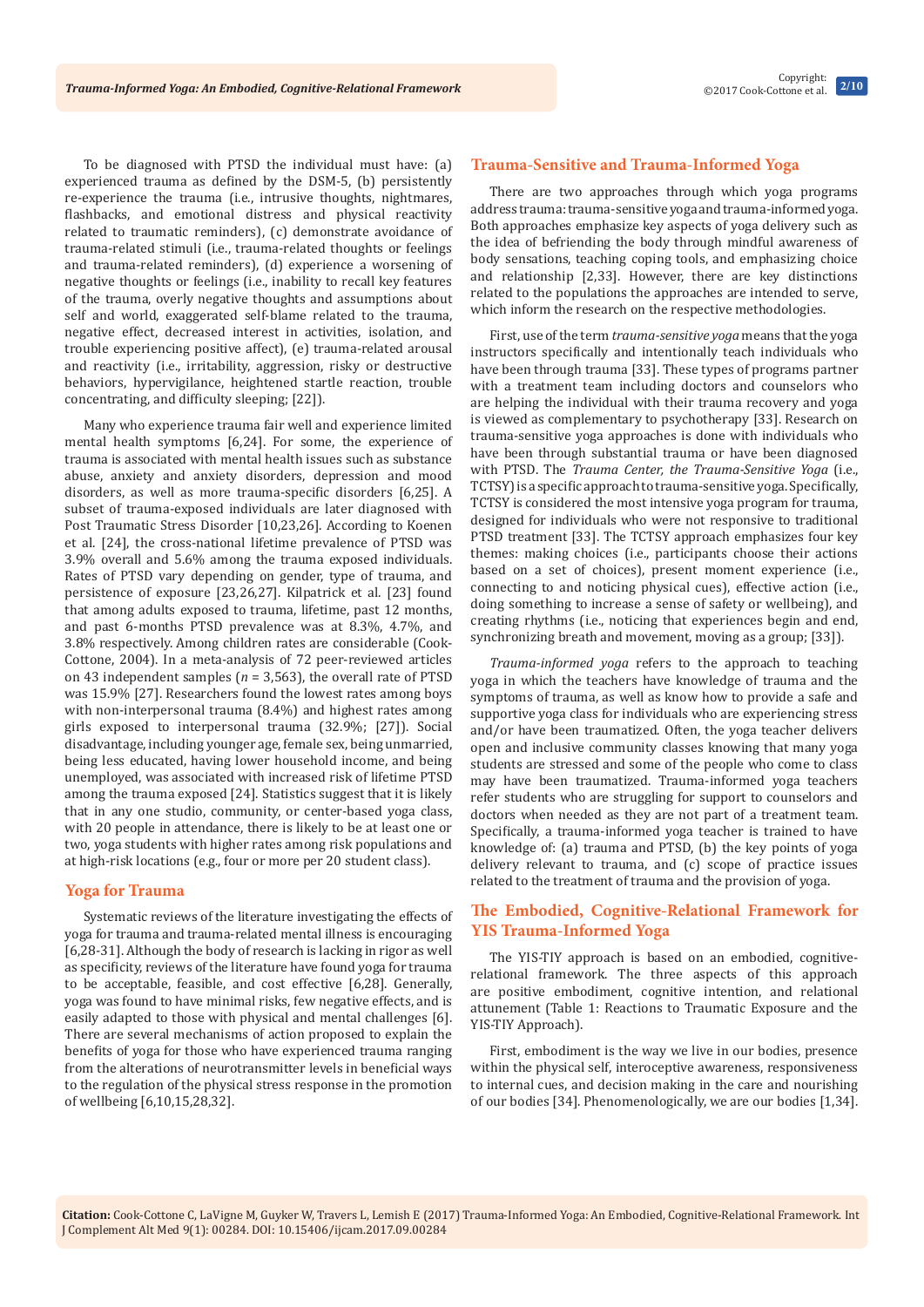Embodiment lies in the choices we make that affect the physical self, the food we eat, physical exercise, sexual decision-making, and more [34,35]. Similarly, positive embodiment and yoga require presence and engagement in the current moment [1]. Specifically, yoga, when practiced with open awareness, presence, attunement with the physical and emotional self, and intentional action is a practice of positive embodiment [12, 36]. Through the facilitation

of positive embodiment, yoga practice addresses two core sets of symptoms associated with exposure to trauma (i.e., hyperarousal and dissociation and avoidance and re-experiencing) as well as a wide range of mental health symptoms associated with trauma [14,6] (Table 1). The 12 principles and practices offered below distill the research on trauma and yoga into essential points of practice that help facilitate positive embodiment.

**Table 1:** Reactions to Traumatic Exposure and the YIS-TIY Approach.

| <b>Symptoms Related to Trauma Exposure</b> | <b>Elements of YIS-TIY</b>                                           |
|--------------------------------------------|----------------------------------------------------------------------|
| Hyperarousal and Dissociation              | <b>Embodied Practice</b><br>(Physicality and Interceptive Awareness) |
| Avoidance and Re-experiencing              | Engagement in the Present Moment<br>(Yoga and Mindfulness Practices) |
| Alterations in Cognitions                  | Intentional, Empowered Thinking<br>(12 Cognitive Intentions)         |
| Relational Disconnection                   | Yoga Teacher Presence and Responsiveness<br>(Relational Attunement)  |

The second aspect of the YIS-TIY approach, cognitive intention, addresses the cognitive effects of trauma exposure (e.g., cognitive distortions regarding self, others and world; [37]). This aspect of the approach is based on an extensive body of literature showing positive effects of cognitive behavioral therapy and yoga on trauma [5,37,38]. In fact, comparative studies suggest that addressing distorted cognitions may be key to long-term outcomes in trauma recovery [39] Accordingly, many yoga programs incorporate a cognitive component by incorporating trauma-recovery specific themes for class or intentionally structuring the yoga language used in class [15]. The themes or statements serve as cognitive guides for the yoga students as they practice letting go of negative ruminations and adopting more positive ways of cognitively managing the present moment [1]. For example, Dick et al. [15] randomized controlled study of a yoga intervention for women with PTSD integrated guidelines for specific yoga language for the yoga teachers to use in session to deliver the cognitive aspect of content. To encourage mindfulness, the teachers were guided to say, "Without judgement, notice the breath coming into your body and leaving your body. Simply observe what is happening on your mat" [15] (Table 2).

It is hypothesized that the positive cognitive effects develop in a two-fold process. Specifically, mindful awareness in yoga may reduce negative cognitive rumination through a promotion of adaptive thinking and a corresponding decrease in repetitive negative thoughts and ruminations [3,5,6,32]. In order to support the use of adaptive and effective cognitions during the physical practice of yoga, the YIS-TIY approach delivers yoga sessions using a set of 12 principles for growth that are based on the body of trauma and yoga literature (Table 2). These principles are shared as reminders during yoga class and as themes across the multi-session delivery of yoga (i.e., a series of 6 to 12 weeks of yoga classes). They are offered as a set of 12 "I" statements that an easily be internalized by the practitioner (e.g., "I am worth the effort," and "I can find choice in the present moment"). Increasing the likelihood of internalization and effectiveness, the 12 principles are consistently delivered across yoga teachers and sessions to provide a positive cognitive framework for addressing challenge and growth [3,40].

**Table 2:** The 12 YIS- TIY Self-Statements.

| <b>Part I: Inner Resources</b>   |                                                                             |  |
|----------------------------------|-----------------------------------------------------------------------------|--|
| Empowerment                      | I can                                                                       |  |
| Worth                            | I am worth the effort                                                       |  |
| <b>Part II: Physical Basics</b>  |                                                                             |  |
| Safety                           | I deserve to be safe                                                        |  |
| <b>Breath</b>                    | My breath is my most powerful tool                                          |  |
| Presence                         | I work toward presence in my body                                           |  |
| Feeling                          | I feel so I can heal                                                        |  |
| <b>Part III: Self-Regulation</b> |                                                                             |  |
| Grounding                        | My body is a source for connection, guidance,<br>and coping                 |  |
| Choice                           | I can find choice in the present moment                                     |  |
| Ownership                        | I can create the conditions for safety and growth                           |  |
| Sustainability                   | I can create a balance between structure and<br>change                      |  |
| Part IV: Mindful Grit            |                                                                             |  |
| Compassion                       | I honor the individual path of recovery and<br>growth                       |  |
| Self-<br>determination           | I work toward the possibility of effectiveness<br>and growth in my own life |  |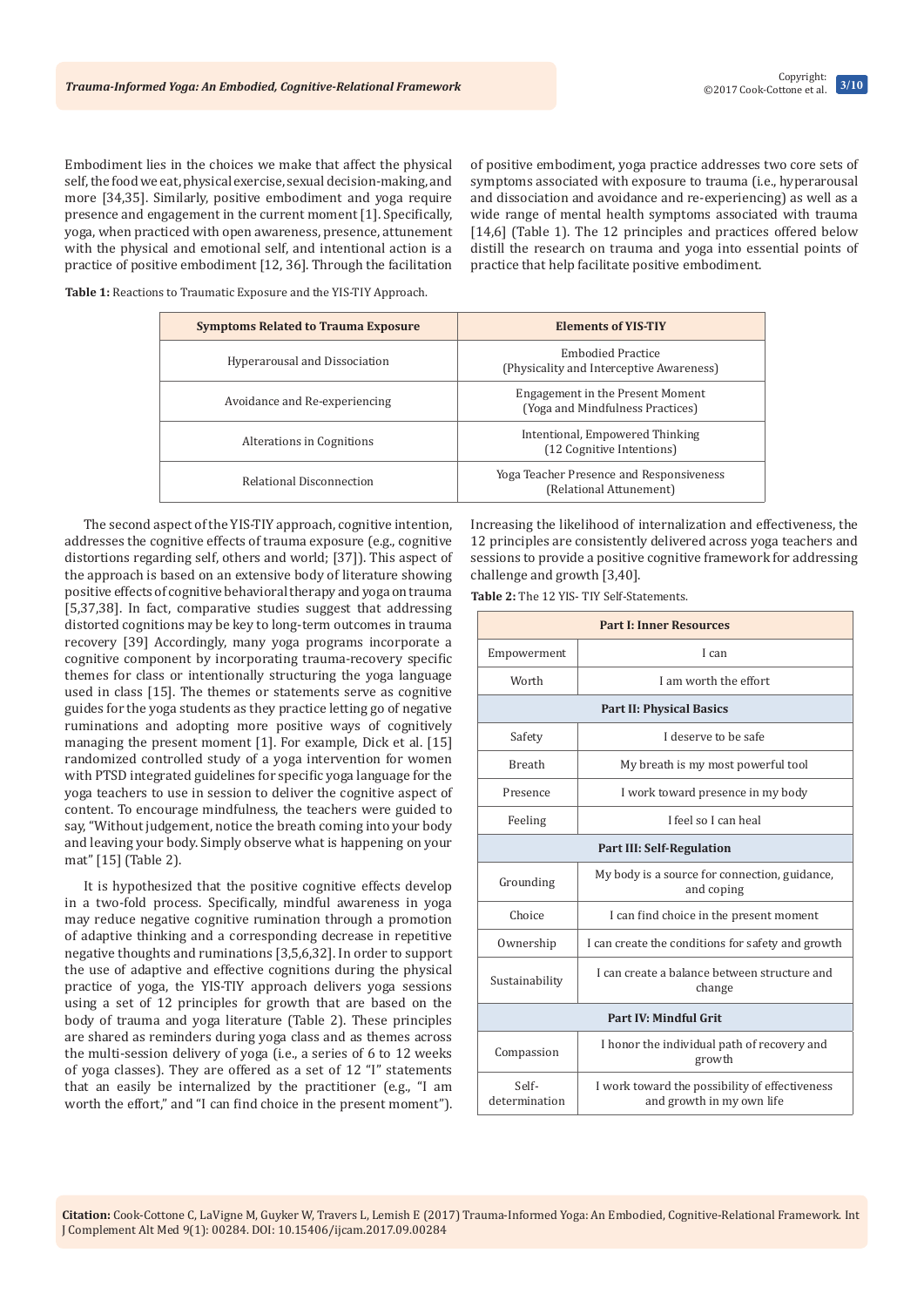The third aspect of the embodied, cognitive-relational framework, *relational attunement*, refers to the presence and responsiveness of the yoga teacher. Requiring mindful and empathic awareness, relational attunement occurs when the yoga teacher provides assistance and support to the yoga student in a manner that is directly aligned with the needs and experience of the student [2,12[. To be effective, Emerson et al. [10] suggest the teacher should be present and positive, encouraging of and open to feedback, and willing to make changes when things are not working. Among mental health clinicians and researchers, it is well accepted that the therapist/client relationship is a critical factor in successful recovery from trauma [41]. In the same way, the substantial body of work on the practice of teaching yoga to those who have experienced trauma emphasizes the presence and actions of the teacher as critical to outcomes for students [34]. Thus, the 12 principles also offer guidelines for how to effectively be with yoga students within the context of the student/teacher relationship.

# **The 12 Key Principles and Practices of YIS-TIY**

The following YIS-TIY key points of delivery build on the principles of trauma-informed care and practice [42]. Further, they are sourced from the extant body of literature on yoga and trauma as well as from the larger body of research on trauma [6,12,34,42]. Each key point of delivery addresses the relevant components of yoga class: cognitive intention, practice in the teaching of asana (i.e., teaching of yoga poses, breathing, and sequences), meditation and relaxation, and assisting and supporting yoga practices. The key points of delivery are organized in four domains: (1) Inner Resources, (2) Physical Basics, (3) Self-Regulation, and (4) Mindful Grit (Table 3).

#### **Part I: Inner Resources**

Exposure to trauma can leave those exposed feeling powerless and without worth [27,42,43]. For example, in a study of 65 participants in South Africa, 36 participants had witnessed the violent death of a close relative (sibling, mother, or father). The remaining 29 had been tortured and detained. Researchers found that traumatic events affected the participants' basic assumptions about the meaning and benevolence of the world. Critically, the tortured and detained group and the bereaved group showed differences in their assumptions of self-worth following the trauma [44]. Across the literature, genocide, child sexual abuse, and even vicarious trauma, have all been found to be associated with a reduced sense of self-worth [43,45,46]. Further, self-worth has been indicated as an important mediator in trauma outcomes [47].

Inner resources are defined as having a sense of personal empowerment and self-worth and are enhanced through the development effective tools for coping, negotiating challenges and engaging in self-care [2,48,49]. These are developed through yoga practice as yoga students are guided to turn within for strength and support and use yoga tools such as breath, attention to body sensations, and active engagement or relaxation of the muscles [2,12]. Published empowerment programs for trauma have been found to decrease symptoms of powerlessness, low self-esteem, interpersonal difficulties, and trauma symptoms, as well as increase self-efficacy [50,51]. Empowerment is associated with

the practice of a sense of personal agency and initiative taking or the "ability to see oneself as the primary source of action and initiative in one's life" [37]. As empowerment provides the initiative, self-worth supports the effort [52]. Yoga has been found to increase self-efficacy among those with trauma including abuse and domestic violence survivors [12,53-55]. The YIS-TIY approach provides individuals in need of empowerment practice a forum in which they can develop their inner resources and the ability to approach yoga and life from the cognitive intention of, "I can" and "I am worth the effort." The yoga teacher can support the student in his or her efforts in each pose, encourage breath, and embody the dialectic of acceptance and change for the student [14].

#### **Part II: Physical Basics**

Individuals with a history of trauma often experience disconnection from the physical aspect of self- their bodies, physical sensations, breath, and emotions [22, 27]. It is believed that the body can store traumatic memories [14,20,27]. In some cases, individuals working toward recovery may feel as though trauma is reoccurring in their bodies. Further, it has also been observed that people who have experienced trauma have a tendency to chronically hold their breath or to breathe in a shallow, erratic way, not able to access the experience of breathing freely [34]. For some, being aware of and present in the physical body can be extremely challenging – whether sitting, standing, moving, or simply being- the body can be experienced as a source of great strife and pain [20]. Following trauma, the body is often experienced as a source of dysregulation. Illustrating the challenge, Emerson & Hopper [56] quote a yoga participant, "I have learned that my body is the enemy." Seeing the path to recovery, the student states, "…but in order for me to live this life now, I must find a way to befriend my body" (p. 36).

As traumatic experiences at their core involve a lack of physical and emotional safety, yoga can be an opportunity to experience the body, feelings, and relationships in a safe manner [2,15]. Intentionally, the YIS-TIY approach is physical. It is the active delivery of a yoga class with the principles for growth delivered during the practice. These include safety, breath, physical presence, and feelings [1,2,34,42] . Cultivating an environment that emphasizes safety allows for yoga students to experiment with being present in their bodies and feeling what they feel [1 20,34]. Next, breath work, similar to practicing yoga postures, can create opportunities for new experiences that are distinct from than those experienced during trauma [5,20,34,51,57,58]. Breath work is an opportunity to notice the body (rather than attempt to control it), and to make choices as they correspond to what one notices [5, 34,58]. Further, intentional breathing can activate/ deactivate the sympathetic and parasympathetic nervous system (the former to energize, the latter to calm down), which can be useful in intervening in trauma responses, such as dissociation [5,12, 34,59].

The last two aspects of physical basics within the YIS-TIY approach are physical presence, or interoception, and experiencing of emotions [20]. Following exposure to trauma, some individuals may feel as if they have no sense of an inner self at all. Interoception is paying mindful attention and becoming aware of what is experienced in the body. In paying such attention (i.e., open awareness and monitoring), the goal is not to make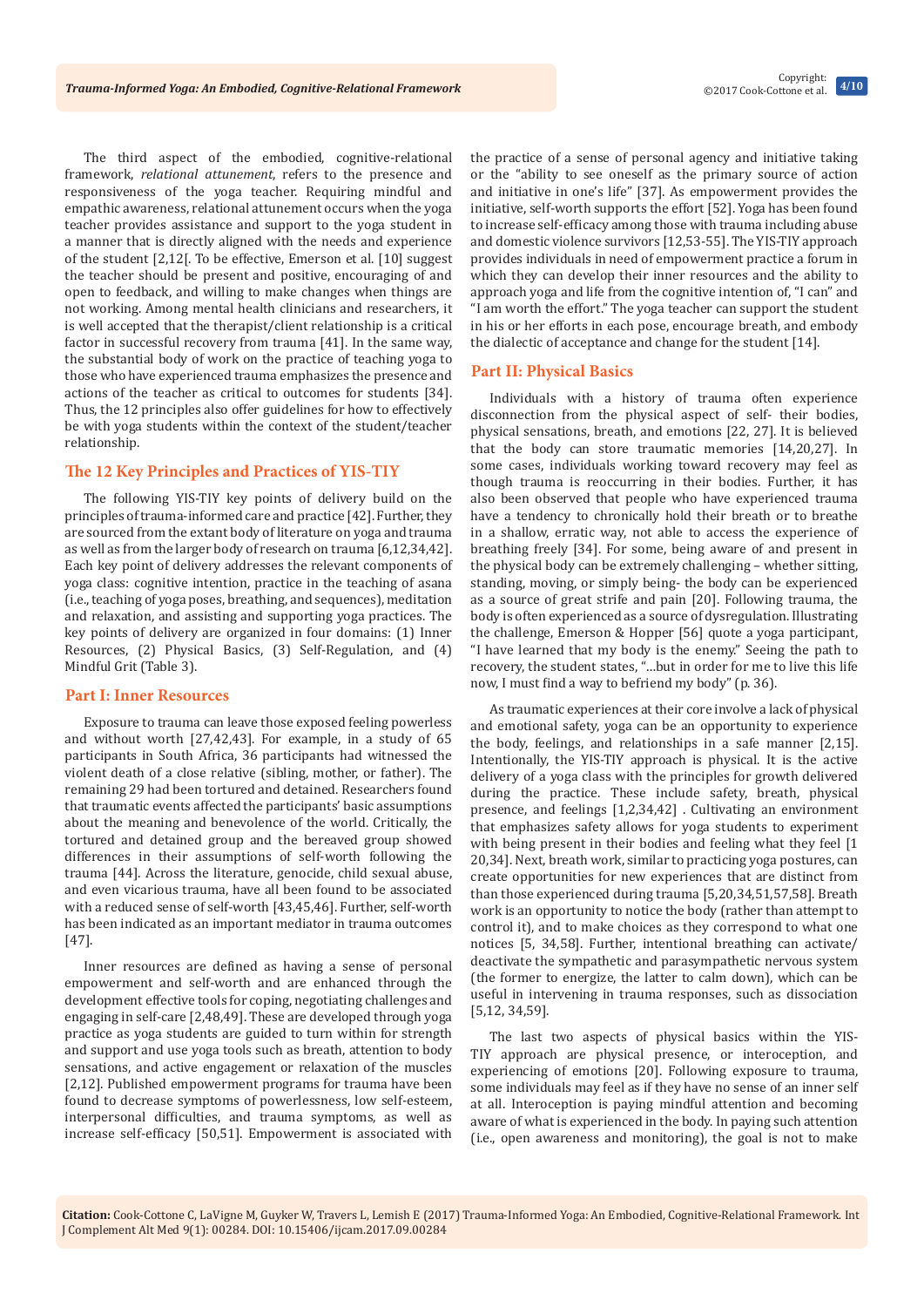meaning out of an experience in one's body, but rather to simply notice it, as it is right now, and once it is felt, to choose what to do with it, to take action [5,15,34]. For those who have experienced trauma, feeling a certain way in one or more parts of one's body may be experienced as dysregulating and unsafe. Yoga practice allows yoga students to gradually and carefully experience feelings so they can feel safe again in their own bodies [5,34]. Learning to tolerate and regulate feelings, rather than avoiding them, can lead to a change in one's perspective of the self and can also increase affect tolerance, emotion regulation, and overall wellness [5,12,20,58].

**Table 3:** YIS-TIY Principles for Growth and Associated Recommendations.

| <b>Principle for Growth</b>     | <b>Associated YIS-TIY Recommendations</b>                                                                                                                                                                                                                                                                                                                                                                                                                                                                                                                                                                                                                                                                                                                                                                                                                                                                                                                                                                                                                                                                                                                                                                                                                                                                                                                                                                                                                                                                                                                                                                                                                                                                                                                                                                                                                                                                                                                                                |  |
|---------------------------------|------------------------------------------------------------------------------------------------------------------------------------------------------------------------------------------------------------------------------------------------------------------------------------------------------------------------------------------------------------------------------------------------------------------------------------------------------------------------------------------------------------------------------------------------------------------------------------------------------------------------------------------------------------------------------------------------------------------------------------------------------------------------------------------------------------------------------------------------------------------------------------------------------------------------------------------------------------------------------------------------------------------------------------------------------------------------------------------------------------------------------------------------------------------------------------------------------------------------------------------------------------------------------------------------------------------------------------------------------------------------------------------------------------------------------------------------------------------------------------------------------------------------------------------------------------------------------------------------------------------------------------------------------------------------------------------------------------------------------------------------------------------------------------------------------------------------------------------------------------------------------------------------------------------------------------------------------------------------------------------|--|
| <b>Part I: Inner Resources</b>  |                                                                                                                                                                                                                                                                                                                                                                                                                                                                                                                                                                                                                                                                                                                                                                                                                                                                                                                                                                                                                                                                                                                                                                                                                                                                                                                                                                                                                                                                                                                                                                                                                                                                                                                                                                                                                                                                                                                                                                                          |  |
| Empowerment                     | • Emphasize the cognitive intention, "I can."<br>• Reinforce personal empowerment and effort over achievement and perfection.<br>• Assist and use of props (i.e., yoga blocks, straps, and chairs) to help make poses and practices accessible to<br>students.<br>• Hold the yoga student as expert in his or her own experience yoga and growth (e.g., avoid telling students what<br>poses, stress, challenge, or trauma should feel like or what recovery and growth should look like).                                                                                                                                                                                                                                                                                                                                                                                                                                                                                                                                                                                                                                                                                                                                                                                                                                                                                                                                                                                                                                                                                                                                                                                                                                                                                                                                                                                                                                                                                               |  |
| Worth                           | • Emphasize the cognitive intention, "I am worth the effort."<br>• Encourage commitment to presence and persistence in the face of challenge as an expression of self-worth.<br>. Use the loving-kindness meditation (i.e., may you be happy, well, peaceful, and at ease; for self, beloved others,<br>neutral others, difficult others, and world).                                                                                                                                                                                                                                                                                                                                                                                                                                                                                                                                                                                                                                                                                                                                                                                                                                                                                                                                                                                                                                                                                                                                                                                                                                                                                                                                                                                                                                                                                                                                                                                                                                    |  |
| <b>Part II: Physical Basics</b> |                                                                                                                                                                                                                                                                                                                                                                                                                                                                                                                                                                                                                                                                                                                                                                                                                                                                                                                                                                                                                                                                                                                                                                                                                                                                                                                                                                                                                                                                                                                                                                                                                                                                                                                                                                                                                                                                                                                                                                                          |  |
| Safety                          | • Emphasize the cognitive intention, "I deserve to be safe."<br>• Prioritize physical and emotional safety in yoga practice.<br>• Demonstrate trustworthiness through task clarity, consistency, and safe personal boundaries.<br>• Avoid a perception of coercion. Teach from inviting students to try something as opposed to getting them to<br>do something<br>• Consider mat placement (e.g., mats set up in a circle so that there is no one behind anyone else, have options<br>to place mats in the back row).<br>• Cover exposed windows and mirrors for privacy.<br>• Be predictable (e.g., tell the students what poses and challenges are coming, how long they will be holding<br>poses, and follow a predictable class structure).<br>• Use caution with yoga postures that may cause physical discomfort, be perceived as threatening, and trigger<br>emotional reactions and/or flashbacks (e.g., poses that expose sensitive parts of the body such as the groin area<br>or chest).<br>. When using physical assists, collaborate with individual students to determine their preferences.<br>• Use verbal and visual assist by explaining or demonstrating the poses.<br>• Consider use of a nonverbal and private method for an opt-out of physical assists (e.g., raise your hand if you<br>do not want assists, chip on mat).<br>• Use caution with meditations, as some forms of meditation may trigger flashbacks. Collaborate with participants<br>to create safe and supportive meditation practices.<br>• Provide support of and permission for students to seek safety in class through adaptations of poses and<br>practices (e.g., talking the final resting pose against the wall with eyes open or meditating with a softened gaze<br>rather than closing their eyes).<br>• Generally, use caution with women who are pregnant, individuals with disabilities, older adults, individuals<br>with psychiatric illness, and individuals with severe trauma. |  |
| <b>Breath</b>                   | • Emphasize the cognitive intention, "My breath is my most powerful tool."<br>• Frequently invite the participants to bring attention to their breath, the qualities of breath (e.g., pace, length,<br>warmth, sound), the muscles that support breath, and the body movement associated with breath.<br>. Offer choices rather than prescribing a way to breathe (e.g., add invitations to add deeper breath or to<br>experiment with nasal breathing [i.e., breathing in and out of the nose], and to notice how that feels in the body).<br>• Use meditations and relaxation sessions that focus on breath, emphasizing breath awareness and the connection<br>of breath to heart rate and physical relaxation.<br>• Note, the associations between breath and emotions and opportunities for self- regulation (e.g., extended exhales<br>for calming).<br>• Use caution as yogic breathing may be contraindicated for some individuals with psychosis.                                                                                                                                                                                                                                                                                                                                                                                                                                                                                                                                                                                                                                                                                                                                                                                                                                                                                                                                                                                                                               |  |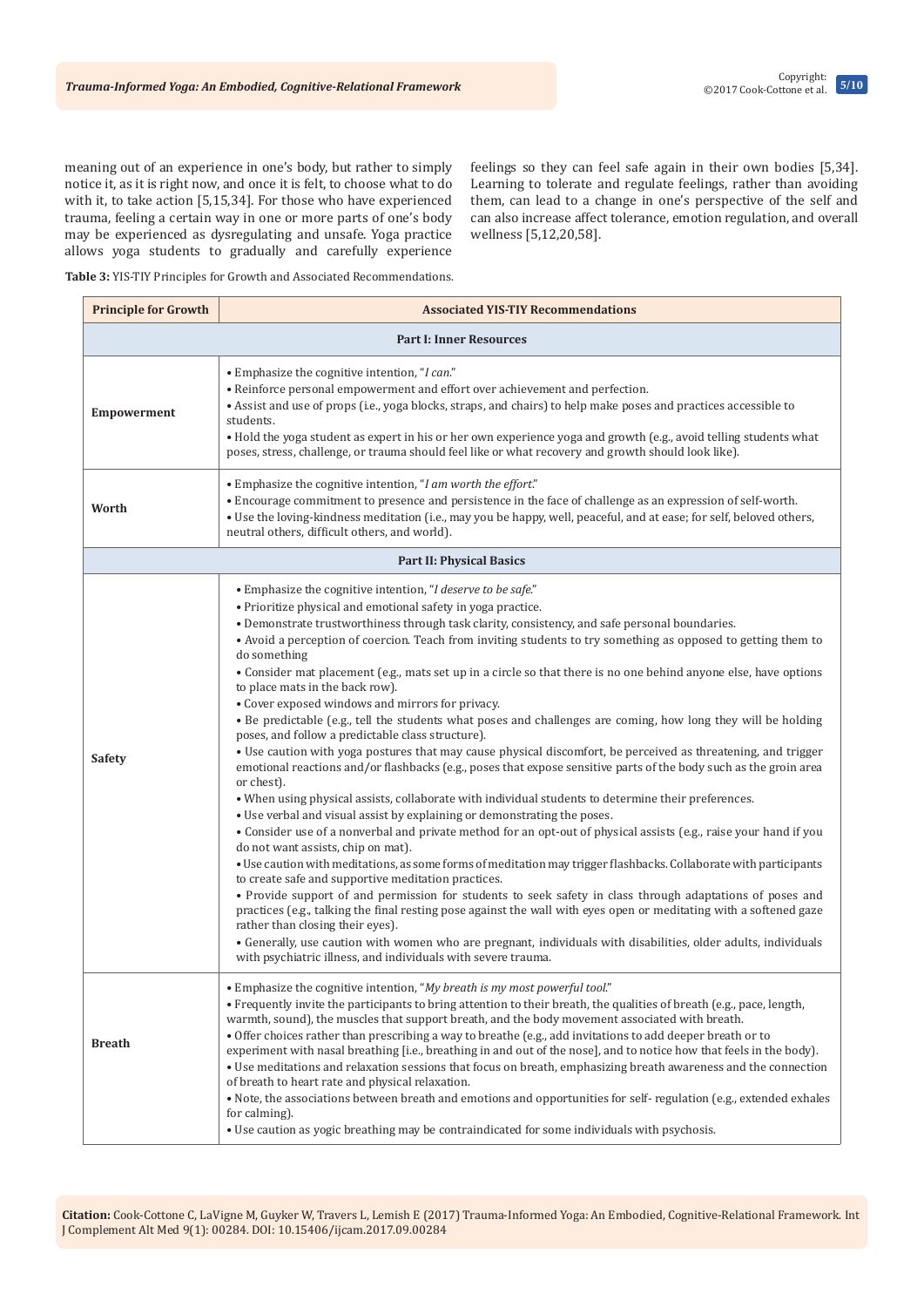| Presence  | • Emphasize the cognitive intention, "I work toward presence in my body."                                                                                                                                                                                                                                     |  |  |
|-----------|---------------------------------------------------------------------------------------------------------------------------------------------------------------------------------------------------------------------------------------------------------------------------------------------------------------|--|--|
|           | • Bring awareness to physical/somatic sensations, as they are experienced in the body, in the present moment<br>(e.g., "You may notice the sensation of your feet pressing into your mat").                                                                                                                   |  |  |
|           | • Offer a safe and measured approach to interoceptive awareness by using tentative language (e.g., inviting<br>participants to pay attention, suggesting they may notice a feeling or sensation when they move their bodies in a<br>certain way, recognizing that they may also not notice or feel anything). |  |  |
|           | • Use suggestive language to emphasize that participants are not required to move in such a way or feel a<br>particular feeling.                                                                                                                                                                              |  |  |
|           | • Encourage students to notice the experience they are having in their bodies and then highlight the value in not<br>turning the experience into a story or an emotion.                                                                                                                                       |  |  |
|           | • Consider that being in the present moment and aware of body sensations can ]feel uncomfortable, even<br>terrifying, to some trauma survivors.                                                                                                                                                               |  |  |
|           | • Utilize meditation and relaxation practices that encourage physical presence (e.g., body scan technique and<br>systematic relaxation).                                                                                                                                                                      |  |  |
|           | • Help bring awareness to the body through verbal cues and physical assisting (with permission).                                                                                                                                                                                                              |  |  |
|           | • Emphasize the cognitive intention, "I feel so I can heal."                                                                                                                                                                                                                                                  |  |  |
| Feeling   | . Remind students that feelings in the body can take on many forms, including not feeling anything (i.e., feeling<br>numb) or feeling big feelings.                                                                                                                                                           |  |  |
|           | • Bring attention to the wave (i.e., arising and passing) of physical sensations and feeling states.                                                                                                                                                                                                          |  |  |
|           | • Remind students that sometimes simply noticing and allowing emotions is enough.                                                                                                                                                                                                                             |  |  |
|           | . Encourage students to use breath, grounding, and positive self-talk, "I am worth , the effort" and "I feel so that I<br>can heal" as they observe the wave of emotions rising and passing during their practice.                                                                                            |  |  |
|           | • Teach the "Soften, Soothe, Allow" meditation by Kristen Neff (http://self-compassion.org/wp-content/<br>uploads/2016/11/softensootheallow_cleaned.mp3.)                                                                                                                                                     |  |  |
|           | <b>Part III: Self-Regulation</b>                                                                                                                                                                                                                                                                              |  |  |
|           |                                                                                                                                                                                                                                                                                                               |  |  |
|           | • Emphasize the cognitive intention, "My body is a source for connection, coping, and guidance."                                                                                                                                                                                                              |  |  |
| Grounding | • Encourage students to consider that connection with the body is a connection to resources for connection with<br>self and others, coping, and guidance                                                                                                                                                      |  |  |
|           | • Remind students that at any given moment they can connect to physical sensations to ground emotional and<br>physical arousal, breath intentionally to calm.                                                                                                                                                 |  |  |
|           | • Prompt students to check into their bodies as a source of information to help them make choices in the present<br>moment (e.g., "Notice the sensations in your upper leg, you may want to deepen the pose or ease out of the pose").                                                                        |  |  |
|           | • Within the context of communication, choice, and permission, consider that physical assists may have<br>therapeutic value in helping some yoga students tolerate safe, nurturing, and positive touch from another.                                                                                          |  |  |
|           | • Emphasize the cognitive intention, "I can find choice in the present moment."                                                                                                                                                                                                                               |  |  |
|           | • Create an atmosphere of ongoing, informed consent. To do this, be clear about what you are requesting of the<br>students, offer a menu of options, and always include the ability adapt a posture and to opt-out.                                                                                           |  |  |
| Choice    | • Invite participants to make a connection between what they are feeling in their bodies with the choices they are<br>making.                                                                                                                                                                                 |  |  |
|           | • Frequently phrase guidance as suggestions and invitations rather than commands, (e.g., "Consider," "If you'd<br>like," "You can choose," "One option is").                                                                                                                                                  |  |  |
|           | • Teach the class at a pace that allows yoga students to make a choice. Consider that if the pace is too fast, it may<br>feel like there is no choice.                                                                                                                                                        |  |  |
|           | • Reinforce the contention that there is no right or wrong choice regarding what feels right for them in this<br>moment.                                                                                                                                                                                      |  |  |
|           | • Emphasize the cognitive intention, "I can create the conditions for safety and growth."                                                                                                                                                                                                                     |  |  |
| Ownership | • Prompt students to use the physical sensations coming from their bodies to make safe and effective choices in<br>poses and actions.                                                                                                                                                                         |  |  |
|           | • Encourage students to take ownership of their yoga practice by listening teacher cues and prompts in equal<br>measure to their own internal cues and prompts.<br>• Support student ownership through your own practice of acceptance and allowing in the yoga room.                                         |  |  |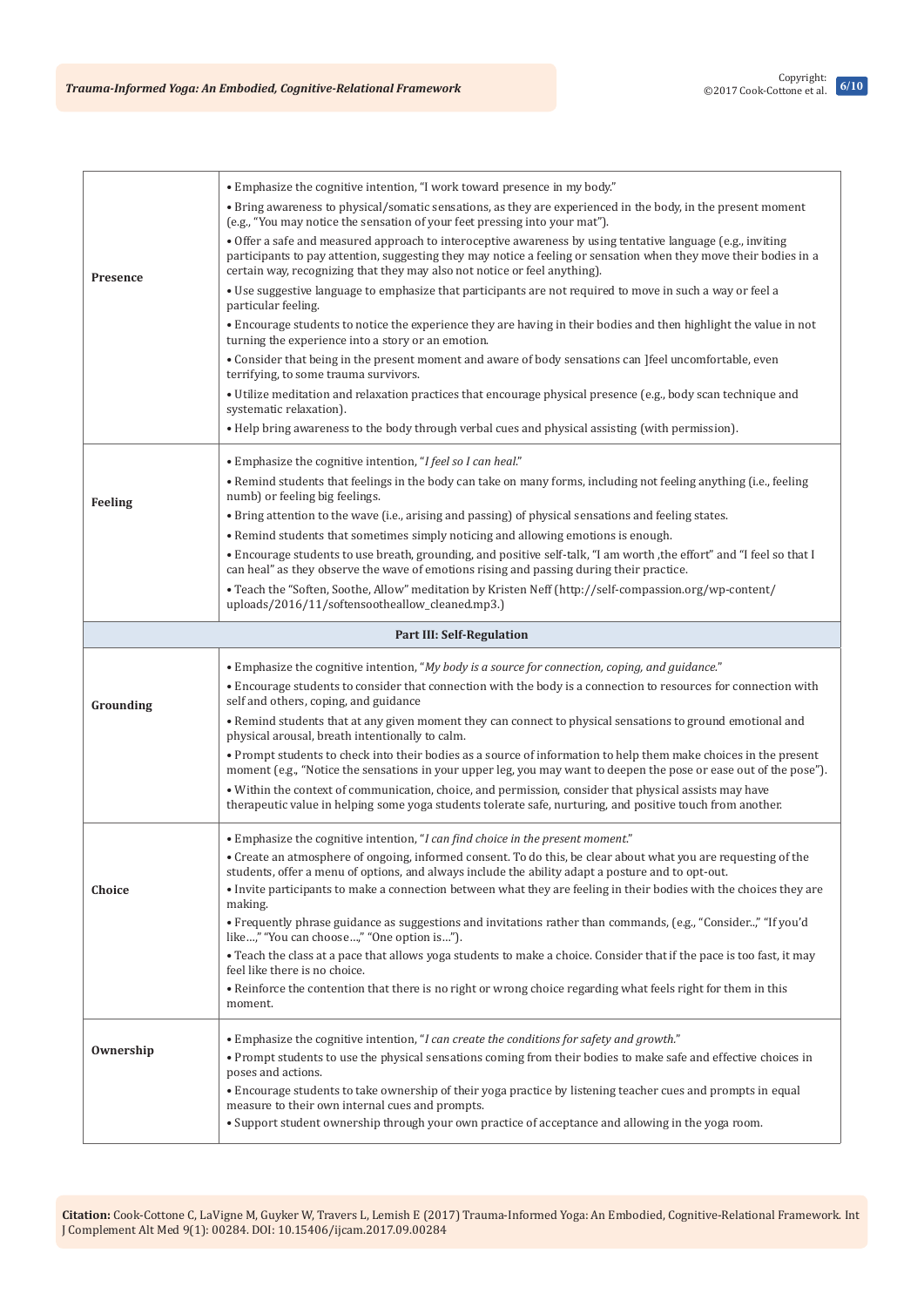

| Sustainability               | • Emphasize the cognitive intention, "I can create a balance between structure and change."<br>• Encourage a balance of effort and rest through instruction.<br>• Work to create a yoga space that honors and celebrates a safe and sustainable practice as well as progress in<br>practice.<br>• Reinforce the contention the sustainable practice of yoga is a mindfulness-based practice that may not be a linear<br>path toward more advanced poses and practices, rather a deepening of awareness, presence and connection.                                  |
|------------------------------|-------------------------------------------------------------------------------------------------------------------------------------------------------------------------------------------------------------------------------------------------------------------------------------------------------------------------------------------------------------------------------------------------------------------------------------------------------------------------------------------------------------------------------------------------------------------|
| <b>Part IV: Mindful Grit</b> |                                                                                                                                                                                                                                                                                                                                                                                                                                                                                                                                                                   |
| Compassion                   | • Emphasize the cognitive intention, "I honor the individual path of recovery and growth."<br>• Consider that resistance can be associated with fear and anxiety and can be addressed with support and<br>compassion.<br>• Remind students that growth is a process of gains and setbacks.<br>• Remind students that the moment we begin to judge we lose connection to presence in the moment.<br>• Provide an inclusive yoga space with props (e.g., chairs, straps, and blocks) as well as acceptance of a wide range<br>of experiences within the yoga space. |
| Self-determination           | • Emphasize the cognitive intention, "I work toward the possibility of effectiveness and growth in my own life."<br>• In poses and practices, ask student to notice what is effective for them.<br>• Remind students of the uniqueness of each path, there is no <i>right</i> path for all.<br>• Teach from a sense of possibility for all of your students.<br>• Remind yourself and your students that stress and trauma need not determine the<br>outcomes of one's life.                                                                                      |

# **Part III: Self-Regulation**

Exposure to trauma can lead to a negative neurological cascade that begins with involuntary shifts in the brain toward survival mode in which attempts to manage the experience evolve into a protracted preoccupation with threat detection and survival [25]. Living in survival mode can overwhelm the system with a high allostatic load (i.e., wear and tear on the body associate with managing chronic stress), increasing risk for physical and psychological illness and chronic dysregulation of the nervous system [2,25]. Specifically, a persistent survival orientation compromises three key self-regulating centers of the brain (a) reward/motivation system, (b) distress tolerance system, and (c) executive system involved in emotion and information processing [25]. The experience of trauma is often characterized by an extreme lack of choice [10,20,34]. Those suffering from trauma effects often experience the survival orientation as if they have no choice to live another way [2,34].

Self-regulation involves the ability to develop competencies to negotiate stress, regulate the states of the body, as well as one's relationship to the physical and interpersonal environment [5,25]. For example, students in a trauma-sensitive program reported being able to feel calm in stressful situations as a result of their yoga practice [12]. It is theorized that yoga practice may help cultivate self-regulation via the development of the neurological circuits that integrate emotion awareness, cognitive control over the physiological stress response, and contextual cognitive processes [3]. Accordingly, the YIS-TIY approach emphasizes the development of self-regulation through the principles and practices of grounding (i.e., utilizing the body as a source for connection, guidance, and coping), choice (i.e., engage in intentional action that serve one's present moment safety and longer term goals), ownership (i.e., taking responsibility for the creating the conditions in which one can be safe and grow), and sustainability.

In grounding, the goal is to practice experiencing the body as being a safe place and effective source of connection, guidance and self-regulation [2,5,12,34,58]. Going beyond interoceptive awareness, practicing yoga targets the neurocognitive processes affected by trauma by replacing experiences of feeling overwhelmed in one's body with a present moment and somatic focal point that may be experienced as safe [21]. The body shifts from being the holder of stress and trauma memories to a source of information, guidance, calm, and connection with others [1,2,12,25,34] . Next, self-regulation involves choice [25]. This requires a necessary shift from either being passive (i.e., unresponsive) or reactive (i.e., automatic response tendency) to findings and selecting an intention plan of action [12,15,25,58]. The YIS-TIY approach provides students with non-trauma somatic experiences and the opportunity to recognize that they have choice [57]. In practicing yoga, one may practice making choices that are within one's control and that are kind and caring toward the self, achieved through making minute and manageable choices in relation to one's body and in response to internal sates, through the practice [56].

The YIS-TIY approach emphasizes an individual's personal agency, or ownership of their experience as they create the present moment conditions for safety and growth in each yoga pose, through breath work, and within relationships [2,56]. For example, in one yoga-based study, participants who had experienced trauma noted that feeling empowered and in control of their process, such as choosing to participate or decline participating, made a yoga program helpful to them [58]. Within the structured framework of a yoga class, yoga students can begin to experiment with what is familiar and unfamiliar as well as what is comfortable and uncomfortable, knowing they have choice and ownership and can take appropriate action to fit their needs as experienced in their bodies, in the present moment [10,12,15,56]. Ownership of effective action, as it may be taken in this moment,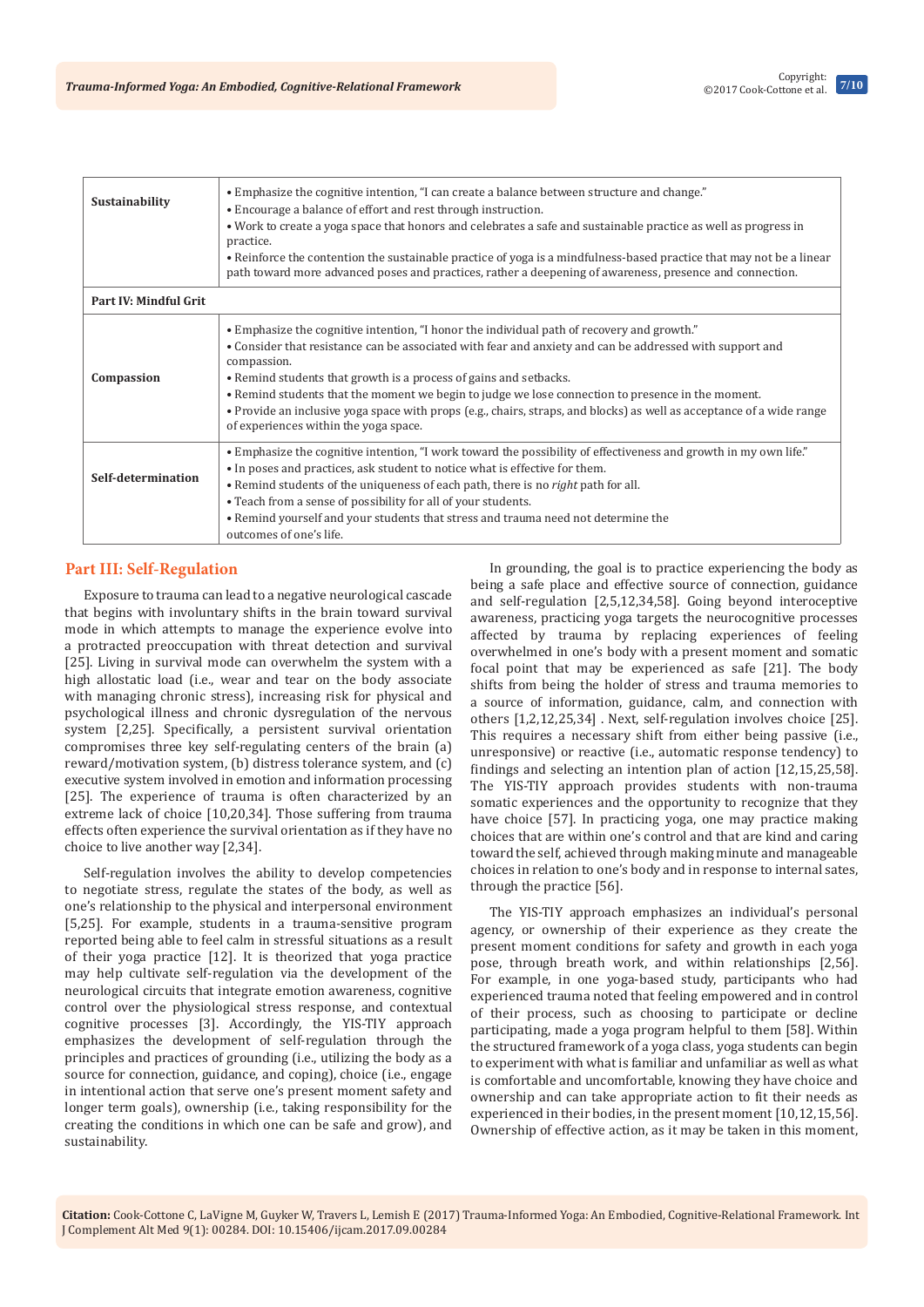is a choice that the yoga student can make that allows them to feel better physically and empowered psychologically [15]. Finally, sustainability involves the ongoing awareness of the need to balance routine, structure, and rest with change, growth, and recovery [2]. Dick et al. [15] refer to this combining "ease and edge" (p. 1174).

# **Part IV: Mindful Grit**

Mindful grit is a new concept that refers to the combination of compassion for self and others and the pursuit of meaning and possibility in life [2]. Within the YIS-TIY approach, this is comprised of the principles and practices of compassion and self-determination. Supported by research exploring yoga and these constructs, the YIS-TIY approach emphasizes goal setting as well as fostering feelings of care and kindness toward oneself, a nonjudgmental and accepting attitude toward perceived inadequacies and failures, and an appreciation of the greater collective human experience of suffering [2,15,12, 60]. Next, self-determination emphasizes that each individual's experience is as valid as another's, and no one person is imposing his or her experience or perspective on someone else's [34]. Further, what is learned through this practice can translate to a greater understanding, acceptance, and trust in one's self [56]. Ultimately, as stated by a yoga student with PTSD, "…it seems like more things are possible" [58].

## **Program Implementation and Future Directions**

The YIS-TIY program is based on the current body of literature on yoga and trauma. The YIS-YIY program's embodied cognitiverelational framework and 12 principles and practices can be used as guidance for yoga teachers working in high-risk locations and classes that may include vulnerable and trauma-exposed individuals. Currently, The YIS-TIY approach is being field tested in Kenya and Somalia among individual at-risk for trauma related to civil unrest, war, and poverty in a study titled, *The Africa Yoga Project Mind and Body Wellbeing Program* (Cook-Cottone & Guyker, manuscript in preparation). Preliminary analyses indicate a reduction in symptoms associated with trauma and increases in measures of wellbeing (Cook-Cottone & Guyker, manuscript in preparation). The YIS-TIY approach is also being implemented across Western New York as part free community yoga program for those who do not have access to yoga due to geographic location and poverty [61-64].

Yoga students are encouraged to attend 2 to 3 yoga classes per week to receive a sufficient dosage of yoga to affect change. It is also of value for yoga teachers have a clear sense of the role of the yoga teacher (i.e., to deliver the YIS-TIY program), and the role of community mental health professionals (i.e., to create and support those with mental health conditions such as substance abuse, anxiety, PTSD, and depression). Further, YIS-TIY yoga teachers have referral resources for yoga students looking for additional support through counseling or trauma-services and enthusiastically share these resources with yoga students in need. Future directions include publication of the feasibility and acceptability studies (i.e., Cook-Cottone & Guyker, manuscript preparation), which includes a controlled trial comparing yoga student outcomes of students taking classes taught by teachers trained in the YIS-TIY approach and those who were not.

#### **References**

- 1. Cook-Cottone CP (2015) Mindfulness and yoga for self-regulation: A primer for mental health professionals. Springer, New York, USA.
- 2. Cook-Cottone CP (2017) Mindfulness and yoga in schools: A guide for teachers and practitioners. Springer, New York, USA.
- 3. [Fishbein D, Miller S, Herman-Stahl M, Williams J, Lavery B, et al. \(2016\)](https://link.springer.com/article/10.1007/s10826-015-0231-6)  [Behavioral and psychophysiological effects of a yoga intervention on](https://link.springer.com/article/10.1007/s10826-015-0231-6)  [high-risk adolescents: a randomized control trial. Journal of Child and](https://link.springer.com/article/10.1007/s10826-015-0231-6)  [Family Studies 25\(2\): 518.](https://link.springer.com/article/10.1007/s10826-015-0231-6)
- 4. [Khalsa SBS \(2013\) Yoga for psychiatry and mental health: an ancient](https://www.ncbi.nlm.nih.gov/pubmed/24049194/)  practice with modern relevance. [Indian J Psychiatry 55\(Suppl 3\):](https://www.ncbi.nlm.nih.gov/pubmed/24049194/)  [S334-S336](https://www.ncbi.nlm.nih.gov/pubmed/24049194/).
- 5. [Wells SY, Lang AJ, Schmalzl L, Groessl EJ, Strauss JL \(2016\) Yoga as](https://link.springer.com/article/10.1007/s40501-016-0068-7)  [an Intervention for PTSD: a Theoretical Rationale and Review of the](https://link.springer.com/article/10.1007/s40501-016-0068-7)  [Literature. Current Treatment Options in Psychiatry 3\(1\): 60-72.](https://link.springer.com/article/10.1007/s40501-016-0068-7)
- 6. [Macy RJ, Jones E, Graham LM, Roach L \(2015\) Yoga for trauma](https://www.ncbi.nlm.nih.gov/pubmed/26656487)  [and related mental Health problems: A meta-review with clinical](https://www.ncbi.nlm.nih.gov/pubmed/26656487)  [and service recommendations. Trauma Violence Abuse pii:](https://www.ncbi.nlm.nih.gov/pubmed/26656487)  [1524838015620834.](https://www.ncbi.nlm.nih.gov/pubmed/26656487)
- 7. [Clarke TC, Black LI, Stussman BJ, Barnes PM, Nahin RL \(2015\) Trends](https://www.ncbi.nlm.nih.gov/pubmed/25671660)  [in the use of complementary health approaches among adults: United](https://www.ncbi.nlm.nih.gov/pubmed/25671660)  [States, 2002-2012. Natl Health Stat Report \(79\): 1-16.](https://www.ncbi.nlm.nih.gov/pubmed/25671660)
- 8. [Ding D, Stamatakis E \(2014\) Yoga practice in England 1997-2008:](https://www.ncbi.nlm.nih.gov/pubmed/24661723)  [prevalence, temporal trends, and correlates of participation.](https://www.ncbi.nlm.nih.gov/pubmed/24661723) BMC Res Notes [7: 172.](https://www.ncbi.nlm.nih.gov/pubmed/24661723)
- 9. [Park CL, Braun T, Siegel T \(2015\) Who practices yoga? A systematic](https://www.ncbi.nlm.nih.gov/pubmed/25627668)  [review of demographic, health-related, and psychosocial factors](https://www.ncbi.nlm.nih.gov/pubmed/25627668)  [associated with yoga practice.](https://www.ncbi.nlm.nih.gov/pubmed/25627668) J Behav Med 38(3): 460-471.
- 10. Emerson D, Sharma R, Chaudhry S, Turner J (2009) Trauma-sensitive yoga: Principles, practice, and research. International Journal of Yoga Therapy 19: 123-128.
- 11. [Price M, Spinazzola J, Musicaro R, Turner J, Suvak M, et al. \(2017\)](https://www.ncbi.nlm.nih.gov/pubmed/28121466)  [Effectiveness of an Extended Yoga Treatment for Women with](https://www.ncbi.nlm.nih.gov/pubmed/28121466)  [Chronic Posttraumatic Stress Disorder. J Altern Complement Med](https://www.ncbi.nlm.nih.gov/pubmed/28121466)  [23\(4\): 300-309.](https://www.ncbi.nlm.nih.gov/pubmed/28121466)
- 12. [West J, Liang B, Spinazzola J \(2017\) Trauma Sensitive Yoga as a](https://www.ncbi.nlm.nih.gov/pubmed/28458503)  [complementary treatment for posttraumatic stress disorder: A](https://www.ncbi.nlm.nih.gov/pubmed/28458503)  [Qualitative Descriptive analysis. Int J Stress Manag 24\(2\): 173.](https://www.ncbi.nlm.nih.gov/pubmed/28458503)
- 13. [Rosenberg T \(2012\) For veterans, a surge of new treatments for](http://nyti.ms/19GrJOc)  [trauma. The New York Times](http://nyti.ms/19GrJOc).
- 14. Cook-Cottone CP, LaVigne M, Travers L (2017) Trauma-informed Yoga in Schools. Yoga in the School Symposium, Kripalu Center for Yoga and Health. Stockbridge, Massachusetts, USA.
- 15. [Dick AM, Niles BL, Street AE, DiMartino DM, Mitchell KS \(2014\)](https://www.ncbi.nlm.nih.gov/pubmed/24888209)  [Examining mechanisms of change in a yoga intervention for women:](https://www.ncbi.nlm.nih.gov/pubmed/24888209)  [The influence of mindfulness, psychological flexibility, and emotion](https://www.ncbi.nlm.nih.gov/pubmed/24888209)  [regulation on PTSD symptoms. J Clin Psychol 70\(12\): 1170-1182.](https://www.ncbi.nlm.nih.gov/pubmed/24888209)
- 16. [Johnston JM, Minami T, Greenwald D, Li C, Reinhardt K, et al. \(2015\)](https://www.ncbi.nlm.nih.gov/pubmed/26010108)  [Yoga for military service personnel with PTSD: A single arm study.](https://www.ncbi.nlm.nih.gov/pubmed/26010108)  [Psychol Trauma 7\(6\): 555-562.](https://www.ncbi.nlm.nih.gov/pubmed/26010108)
- 17. [Mitchell KS, Dick AM, DiMartino DM, Smith BN, Niles B, et al. \(2014\) A](https://www.ncbi.nlm.nih.gov/pubmed/24668767)  [pilot study of a randomized controlled trial of yoga as an intervention](https://www.ncbi.nlm.nih.gov/pubmed/24668767)  [for PTSD symptoms in women. J Trauma Stress 27\(2\): 121-128.](https://www.ncbi.nlm.nih.gov/pubmed/24668767)
- 18. [Reddy S, Dick AM, Gerber MR, Mitchell K \(2014\) The effect of a yoga](https://www.ncbi.nlm.nih.gov/pubmed/25211372)  [intervention on alcohol and drug abuse risk in veteran and civilian](https://www.ncbi.nlm.nih.gov/pubmed/25211372)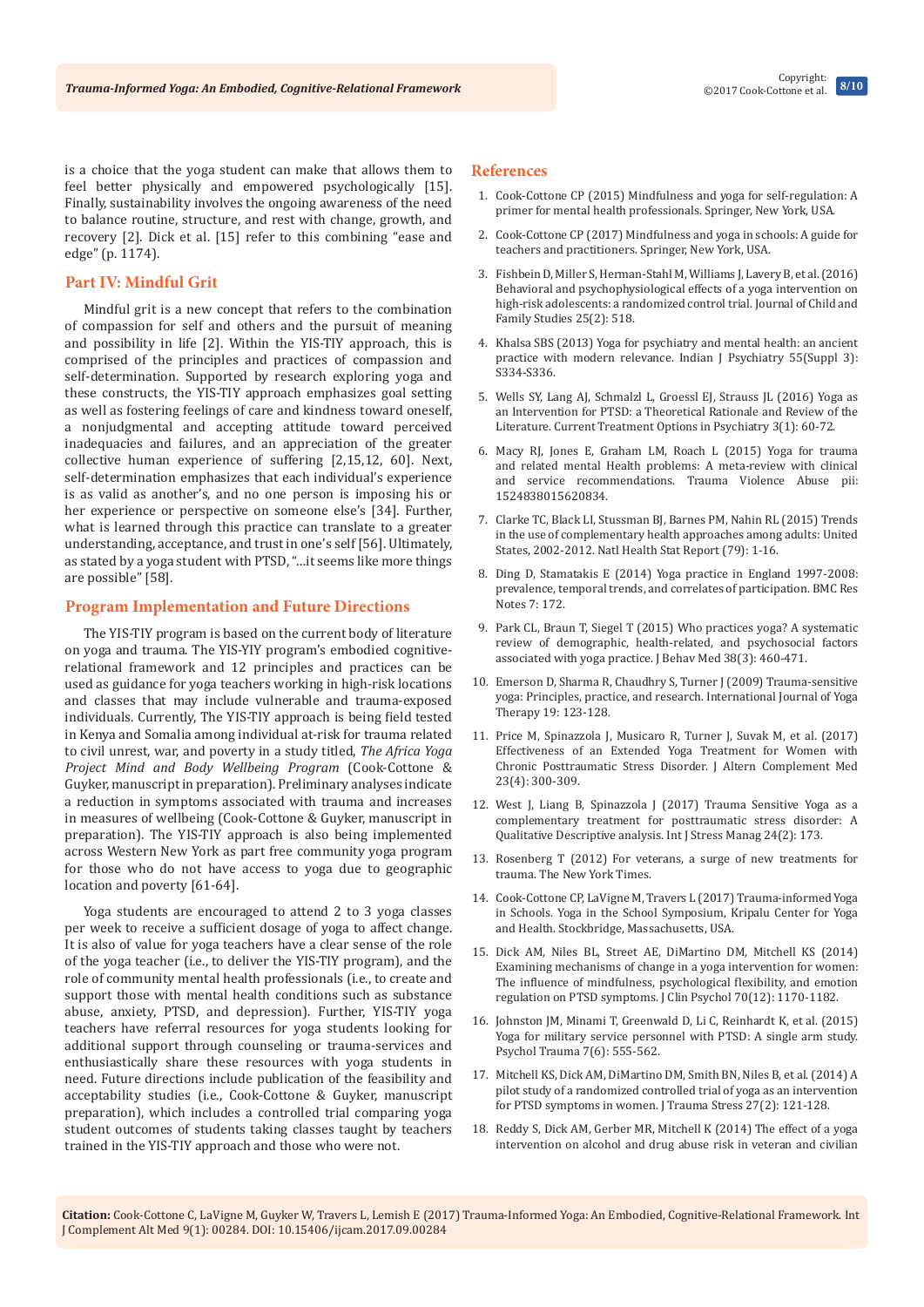©2017 Cook-Cottone et al.

[women with posttraumatic stress disorder. J Altern Complement Med](https://www.ncbi.nlm.nih.gov/pubmed/25211372)  [20\(10\): 750-756.](https://www.ncbi.nlm.nih.gov/pubmed/25211372)

- 19. [Culver KA, Whetten K, Boyd DL, O'Donnell K \(2015\) Yoga to reduce](https://www.ncbi.nlm.nih.gov/pubmed/26090580)  [trauma-related distress and emotional and behavioral difficulties](https://www.ncbi.nlm.nih.gov/pubmed/26090580)  [among children living in orphanages in Haiti: A pilot study. J Altern](https://www.ncbi.nlm.nih.gov/pubmed/26090580)  [Complement Med 21\(9\): 539-545.](https://www.ncbi.nlm.nih.gov/pubmed/26090580)
- 20. van der Kolk B (2014) The body keeps the score: Brain, mind, and body in the healing of trauma. Viking, New York, USA.
- 21. [Spinazzola J, Rhodes AM, Emerson D, Earle E, Monroe K \(2011\)](https://www.ncbi.nlm.nih.gov/pubmed/21868714)  [Application of yoga in residential treatment of traumatized youth. J](https://www.ncbi.nlm.nih.gov/pubmed/21868714)  [Am Psychiatr Nurses Assoc 17\(6\): 431-444.](https://www.ncbi.nlm.nih.gov/pubmed/21868714)
- 22. American Psychiatric Association (2013) Diagnostic and statistical manual of mental disorders. (5<sup>th</sup> edn), Washington, DC, USA.
- 23. [Kilpatrick DG, Resnick HS, Milanak ME, Miller MW, Keyes KM, et al.](https://www.ncbi.nlm.nih.gov/pubmed/24151000)  [\(2013\) National estimates of exposure to traumatic events and PTSD](https://www.ncbi.nlm.nih.gov/pubmed/24151000)  prevalence using DSM-IV and DSM-5 criteria. J Trauma Stress 26(5): [537-547.](https://www.ncbi.nlm.nih.gov/pubmed/24151000)
- 24. [Koenen KC, Ratanatharathorn A, Ng L, McLaughlin KA, Bromet EJ, et](https://www.ncbi.nlm.nih.gov/pubmed/28385165)  [al. \(2017\) Posttraumatic stress disorder in the World Mental Health](https://www.ncbi.nlm.nih.gov/pubmed/28385165)  Surveys. [Psychol Med 47\(13\): 2260-2274.](https://www.ncbi.nlm.nih.gov/pubmed/28385165)
- 25. [Ford JD, Blaustein ME \(2013\) Systemic self-regulation: A framework](http://www.traumacenter.org/products/pdf_files/Trauma%20Services%20in%20Residential%20Juvenile%20Justice%20Settings_Ford_Blaustein.pdf)  [for trauma-informed services in residential juvenile justice](http://www.traumacenter.org/products/pdf_files/Trauma%20Services%20in%20Residential%20Juvenile%20Justice%20Settings_Ford_Blaustein.pdf)  [programs.](http://www.traumacenter.org/products/pdf_files/Trauma%20Services%20in%20Residential%20Juvenile%20Justice%20Settings_Ford_Blaustein.pdf) J Fam Viol 28: 665. [van der Kolk BA, Stone L, West J, Rhodes](https://www.ncbi.nlm.nih.gov/pubmed/25004196)  [A, Emerson D, et al. \(2014\) Yoga as an adjunctive treatment for](https://www.ncbi.nlm.nih.gov/pubmed/25004196)  [posttraumatic stress disorder: A randomized controlled trial. J Clin](https://www.ncbi.nlm.nih.gov/pubmed/25004196)  [Psychiatry 75\(6\): e559-e565.](https://www.ncbi.nlm.nih.gov/pubmed/25004196)
- 26. Cook-Cottone C (2004) Childhood posttraumatic stress disorder: Diagnosis, treatment, and school reintegration. School Psychology Review 33: 127.
- 27. [Alisic E, Zalta AK, van Wesel F, Larsen SE, Hafstad GS, et al. \(2014\)](https://www.ncbi.nlm.nih.gov/pubmed/24785767)  [Rates of post-traumatic stress disorder in trauma-exposed children](https://www.ncbi.nlm.nih.gov/pubmed/24785767)  [and adolescents: meta-analysis.](https://www.ncbi.nlm.nih.gov/pubmed/24785767) Br J Psychiatry 204: 335-340.
- 28. [Cramer H, Lauche R, Langhorst J, Dobos G \(2013\) Yoga for depression:](https://www.ncbi.nlm.nih.gov/pubmed/23922209)  [A systematic review and meta-analyses. Depression Anxiety 30\(11\):](https://www.ncbi.nlm.nih.gov/pubmed/23922209)  [1068-1083.](https://www.ncbi.nlm.nih.gov/pubmed/23922209)
- 29. Forfylow A (2011) Integrating yoga with psychotherapy: A complementary treatment for anxiety and depression. Canadian Journal of Counselling and Psychotherapy 45(2): 132-150.
- 30. [Longacre M, Silver-Highfield E, Lama P, Grodin M \(2012\)](https://www.ncbi.nlm.nih.gov/pubmed/23086004)  [Complementary and Alternative medicine in the treatment of](https://www.ncbi.nlm.nih.gov/pubmed/23086004)  [refugees and survivors of torture: A review and proposal for action.](https://www.ncbi.nlm.nih.gov/pubmed/23086004)  [Torture 22\(1\): 38-57.](https://www.ncbi.nlm.nih.gov/pubmed/23086004)
- 31. [Sharma M, Haider T \(2013\) Yoga as an alternative and complementary](http://journals.sagepub.com/doi/abs/10.1177/2156587212460046)  [therapy for patients suffering from anxiety: A systematic review.](http://journals.sagepub.com/doi/abs/10.1177/2156587212460046)  [Journal of Evidence-Based Complementary & Alternative Medicine](http://journals.sagepub.com/doi/abs/10.1177/2156587212460046)  [18: 15-22.](http://journals.sagepub.com/doi/abs/10.1177/2156587212460046)
- 32. [Telles S, Singh N, Balkrishna A \(2012\) Managing mental health](https://www.ncbi.nlm.nih.gov/pubmed/22778930)  [disorders resulting from trauma through yoga: A review. Depress Res](https://www.ncbi.nlm.nih.gov/pubmed/22778930)  [Treat 2012: 1-9.](https://www.ncbi.nlm.nih.gov/pubmed/22778930)
- 33. Emerson D (2015) Trauma-Sensitive Yoga in Therapy: Bringing the Body into Treatment. W W Norton & Company, Inc, New York, USA.
- 34. [Cook-Cottone CP \(2015\) Incorporating positive body image into the](https://www.ncbi.nlm.nih.gov/pubmed/25886712)  [treatment of eating disorders: A model for attunement and mindful](https://www.ncbi.nlm.nih.gov/pubmed/25886712)  self-care. Body Image [14: 158-167.](https://www.ncbi.nlm.nih.gov/pubmed/25886712)
- 35. [Mahlo L, Tiggemann M \(2016\) Yoga and positive body image: A test of](https://www.ncbi.nlm.nih.gov/pubmed/27434106)  [the Embodiment Model. Body Image 18: 135-142.](https://www.ncbi.nlm.nih.gov/pubmed/27434106)
- 36. [Fallot RD, Harris M \(2002\) The Trauma Recovery and Empowerment](https://www.ncbi.nlm.nih.gov/pubmed/12474935)  [Model \(TREM\): Conceptual and practical issues in a group](https://www.ncbi.nlm.nih.gov/pubmed/12474935)  [intervention for women. Community Ment Health J 38\(6\): 475-485.](https://www.ncbi.nlm.nih.gov/pubmed/12474935)
- 37. [Iverson KM, King MW, Cunningham KC, Resick PA \(2015\) Rape](https://www.ncbi.nlm.nih.gov/pubmed/25698164)  [survivors'trauma-related beliefs before and after Cognitive processing](https://www.ncbi.nlm.nih.gov/pubmed/25698164)  [therapy: Associations with PTSD and depression symptoms. Behav](https://www.ncbi.nlm.nih.gov/pubmed/25698164)  [Res Ther 66: 49-55.](https://www.ncbi.nlm.nih.gov/pubmed/25698164)
- 38. [Scher CD, Suvak MK, Resick PA \(2017\) Trauma cognitions are related](https://www.ncbi.nlm.nih.gov/pubmed/28182457)  [to symptoms up to 10 years after cognitive behavioral treatment](https://www.ncbi.nlm.nih.gov/pubmed/28182457)  [for Posttraumatic Stress Disorder. Psychol Trauma doi: 10.1037/](https://www.ncbi.nlm.nih.gov/pubmed/28182457) [tra0000258.](https://www.ncbi.nlm.nih.gov/pubmed/28182457)
- 39. [Hinton DE, Ojserkis RA, Jalal B, Peou S, Hofmann SG \(2013\) Loving‐](https://www.ncbi.nlm.nih.gov/pubmed/23784718) [Kindness in the Treatment of Traumatized Refugees and Minority](https://www.ncbi.nlm.nih.gov/pubmed/23784718)  [Groups: A Typology of Mindfulness and the Nodal Network Model of](https://www.ncbi.nlm.nih.gov/pubmed/23784718)  [Affect and Affect Regulation. J Clin Psychol 69\(8\): 817-28.](https://www.ncbi.nlm.nih.gov/pubmed/23784718)
- 40. Briere JN, Scott C (2014) Principles of trauma therapy: A guide to symptoms, evaluation, and treatment (DSM-5 update). Sage Publications, New York, USA.
- 41. [Harris M, Fallot RD \(2001\) Envisioning a trauma-informed service](https://www.ncbi.nlm.nih.gov/pubmed/11291260)  [system: A vital paradigm shift. New Dir Ment Health Serv 89: 3-22.](https://www.ncbi.nlm.nih.gov/pubmed/11291260)
- 42. [Pearlman L \(2013\) Restoring self in community: Collective](http://onlinelibrary.wiley.com/doi/10.1111/josi.12006/abstract)  [approaches to psychological trauma after genocide. Journal of Social](http://onlinelibrary.wiley.com/doi/10.1111/josi.12006/abstract)  [Issues 69\(1\): 111-124.](http://onlinelibrary.wiley.com/doi/10.1111/josi.12006/abstract)
- 43. [Magwaza AS \(1999\) Assumptive world of traumatized South African](https://www.ncbi.nlm.nih.gov/pubmed/10897295)  [adults. J Soc Psychol 139\(5\): 622-630.](https://www.ncbi.nlm.nih.gov/pubmed/10897295)
- 44. [Elklit A, Christiansen DM, Palic S, Karsberg S, Eriksen SB \(2014\)](https://www.ncbi.nlm.nih.gov/pubmed/25256036)  [Impact of traumatic events on posttraumatic stress disorder among](https://www.ncbi.nlm.nih.gov/pubmed/25256036)  [Danish survivors of sexual abuse in childhood. J Child Sex Abus 23\(8\):](https://www.ncbi.nlm.nih.gov/pubmed/25256036)  [918-934.](https://www.ncbi.nlm.nih.gov/pubmed/25256036)
- 45. Kauffman J (2013) Loss of the assumptive world: A theory of traumatic loss. Routledge, New York, USA.
- 46. [Lim BH, Adams LA, Lilly MM \(2012\) Self-worth as a mediator between](https://www.ncbi.nlm.nih.gov/pubmed/22328657)  [attachment and posttraumatic stress in interpersonal trauma. J](https://www.ncbi.nlm.nih.gov/pubmed/22328657)  [Interpers Violence 27\(10\): 2039-2061.](https://www.ncbi.nlm.nih.gov/pubmed/22328657)
- 47. [Davis RE \(2002\) "The strongest women": Exploration of the inner](https://www.ncbi.nlm.nih.gov/pubmed/12448670)  [resources of abused women. Qual Health Res 12\(9\): 1248-1263.](https://www.ncbi.nlm.nih.gov/pubmed/12448670)
- 48. [Kelley TM, Pransky J \(2013\) Principles for realizing resilience: A](http://www.three-principles.com/wp-content/uploads/2015/02/1-Principles-for-Realizing.pdf)  [new view of trauma and inner resilience.](http://www.three-principles.com/wp-content/uploads/2015/02/1-Principles-for-Realizing.pdf) Journal of Traumatic Stress [Disorders and Treatment 2:](http://www.three-principles.com/wp-content/uploads/2015/02/1-Principles-for-Realizing.pdf) 1-2.
- 49. [Bulanda J, Johnson TB \(2016\) A trauma-informed model for](https://link.springer.com/article/10.1007/s10560-015-0427-z)  [empowerment programs targeting vulnerable youth.](https://link.springer.com/article/10.1007/s10560-015-0427-z) Child and [Adolescent Social Work Journal](https://link.springer.com/article/10.1007/s10560-015-0427-z) 33(4): 303-312.
- 50. [East JF, Roll SJ \(2015\) Women, poverty, and trauma: An empowerment](https://www.ncbi.nlm.nih.gov/pubmed/26489348)  practice approach. [Soc Work 60\(4\): 279-286.](https://www.ncbi.nlm.nih.gov/pubmed/26489348)
- 51. [Brown KW, Ryan RM \(2015\) A self‐determination theory perspective](http://onlinelibrary.wiley.com/doi/10.1002/9781118996874.ch9/summary)  [on fostering healthy self‐regulation from within and without. Positive](http://onlinelibrary.wiley.com/doi/10.1002/9781118996874.ch9/summary)  [Psychology in Practice, Promoting Human Flourishing in Work,](http://onlinelibrary.wiley.com/doi/10.1002/9781118996874.ch9/summary)  [Health, Education, and Everyday Life. \(2](http://onlinelibrary.wiley.com/doi/10.1002/9781118996874.ch9/summary)<sup>nd</sup> edn), John Wiley & Sons, [Inc, USA, pp. 139-158.](http://onlinelibrary.wiley.com/doi/10.1002/9781118996874.ch9/summary)
- 52. [Dale LP, Carrol LE, Galen GC, Schein R, Bliss A, et al. \(2011\) Yoga](file:///D:/krishna/PDF/SEP-2017/26-SEP-2017/IJCAM-09-00284/IJCAM-17-RW-485_W/Yoga%20practice%20may%20buffer%20the%20deleterious%20effects%20of%20abuse%20on%20women)  [practice may buffer the deleterious effects of abuse on women's](file:///D:/krishna/PDF/SEP-2017/26-SEP-2017/IJCAM-09-00284/IJCAM-17-RW-485_W/Yoga%20practice%20may%20buffer%20the%20deleterious%20effects%20of%20abuse%20on%20women)  selfconceptand dysfunctional coping. Journal of Aggression, [Maltreatment & Trauma 20: 90-102.](file:///D:/krishna/PDF/SEP-2017/26-SEP-2017/IJCAM-09-00284/IJCAM-17-RW-485_W/Yoga%20practice%20may%20buffer%20the%20deleterious%20effects%20of%20abuse%20on%20women)